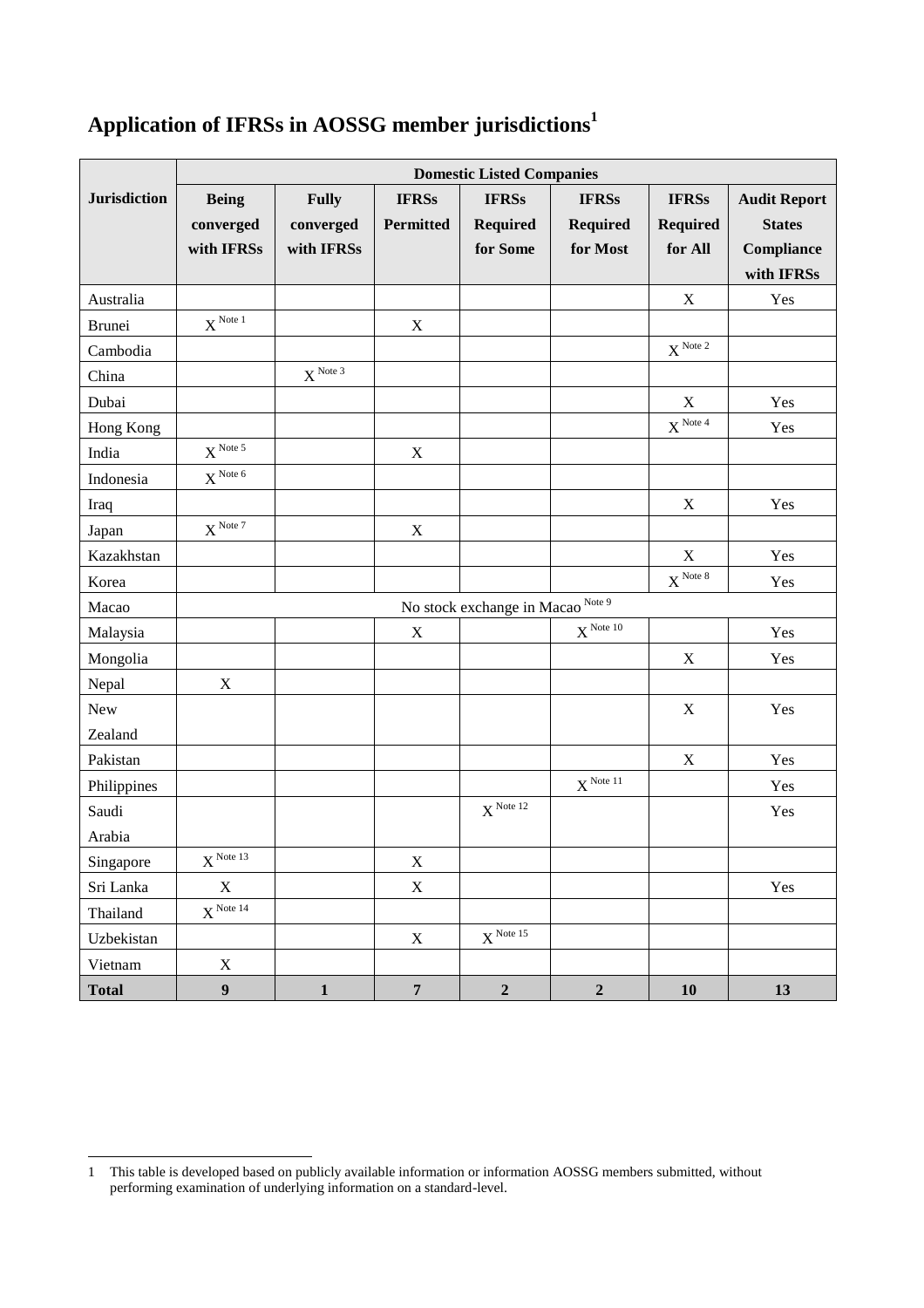## *(Notes to the table)*

- 1. There is no stock exchange in Brunei. Plans to adopt IFRS for public limited companies are underway.
- 2. The Cambodian International Financial Reporting Standards (CIFRS) are mandatory for entities that are required to submit their financial statements for audit and have 'public accountability' as defined by IFRS for SMEs. The Cambodia Securities Exchange launched on 18 April 2012 and requires all listed entities to apply CIFRS.
- 3. The new Chinese Accounting Standards for Business Enterprises (CASs) were published by the Ministry of Finance (MoF) in 2006, effective January 1, 2007. These standards are substantially converged with IFRSs, except for one modification (i.e. disallow the reversal of impairment loss on long term assets) which reflects China's unique circumstances and environment. In April 2010, the MoF released the roadmap for continuing convergence of CAS with IFRSs. Currently, CASs have achieved full convergence with IFRSs. The CASs are now mandatory for entities including PRC-listed companies, financial institutions and all other large and medium-sized enterprises.

In December 2007, the Hong Kong Institute of Certified Public Accountants recognised CASs equivalence to HKFRS, which are identical to IFRSs. In December 2010, the Hong Kong Stock Exchange decided to allow mainland-incorporated companies listed in Hong Kong to have an option to present financial statements using CASs and audited by an approved mainland audit firm. The EU Commission permits Chinese issuers to use CAS when they enter the EU market without adjusting financial statement in accordance with IFRS endorsed by EU.

- 4. Hong Kong is a Special Administrative Region of China. Hong Kong accounting standards are fully converged with IFRSs effective 1 January 2005. The Hong Kong standards contain wording identical to the equivalent IFRS except that the transitional provisions in a few standards that were converged initially with effect from 1 January 2005 were changed to provide the transition from the requirements in the previous HK GAAP. Since 1 January 2005, all HKFRSs issued have the same IFRS effective dates and transitional provisions.
- 5. India has announced that entities will converge with IFRS in a phased manner. Necessary legislative changes for this purpose are in process and are expected to be completed shortly.
- 6. Indonesia has made significant progress on IFRS convergence and continues to further minimise differences between Indonesian GAAP and IFRSs. A date of adoption has not been decided. Entities are permitted to use IFRSs if those entities are listed in other jurisdictions that require IFRS-based financial reports or are subsidiaries of foreign entities that apply IFRS.
- 7. Accounting Standards Board of Japan has made significant progress on convergence of Japanese GAAP with IFRSs in accordance with "Tokyo Agreement" of 2007. In December 2009, the Financial Services Authority of Japan (FSA) published Cabinet Office Ordinances that allow some Japanese listed companies to voluntarily use IFRSs as designated by the Commissioner of the FSA in their consolidated financial statements starting from the fiscal year ending 31 March 2010. In auditing such companies' consolidated financial statements, auditors are required to state compliance with this designated set of standards in audit reports, but may state compliance with IFRSs (as issued by IASB) when both sets of standards are identical.
- 8. Korea has adopted all IFRSs as issued by the IASB as Korean Financial Reporting Standards effective 2011, with early adoption permitted from 2009.
- 9. IFRSs are permitted in Macao. Since 2007, financial institutions, public companies and concessionary entities in Macao have been required to comply with the Macao Financial Reporting Standards, which comprise the Framework and 16 IFRSs/IASs issued by the IASB. In addition, some entities in Macao, mainly those in the gaming industry, are listed on the Hong Kong Stock Exchange and apply IFRS